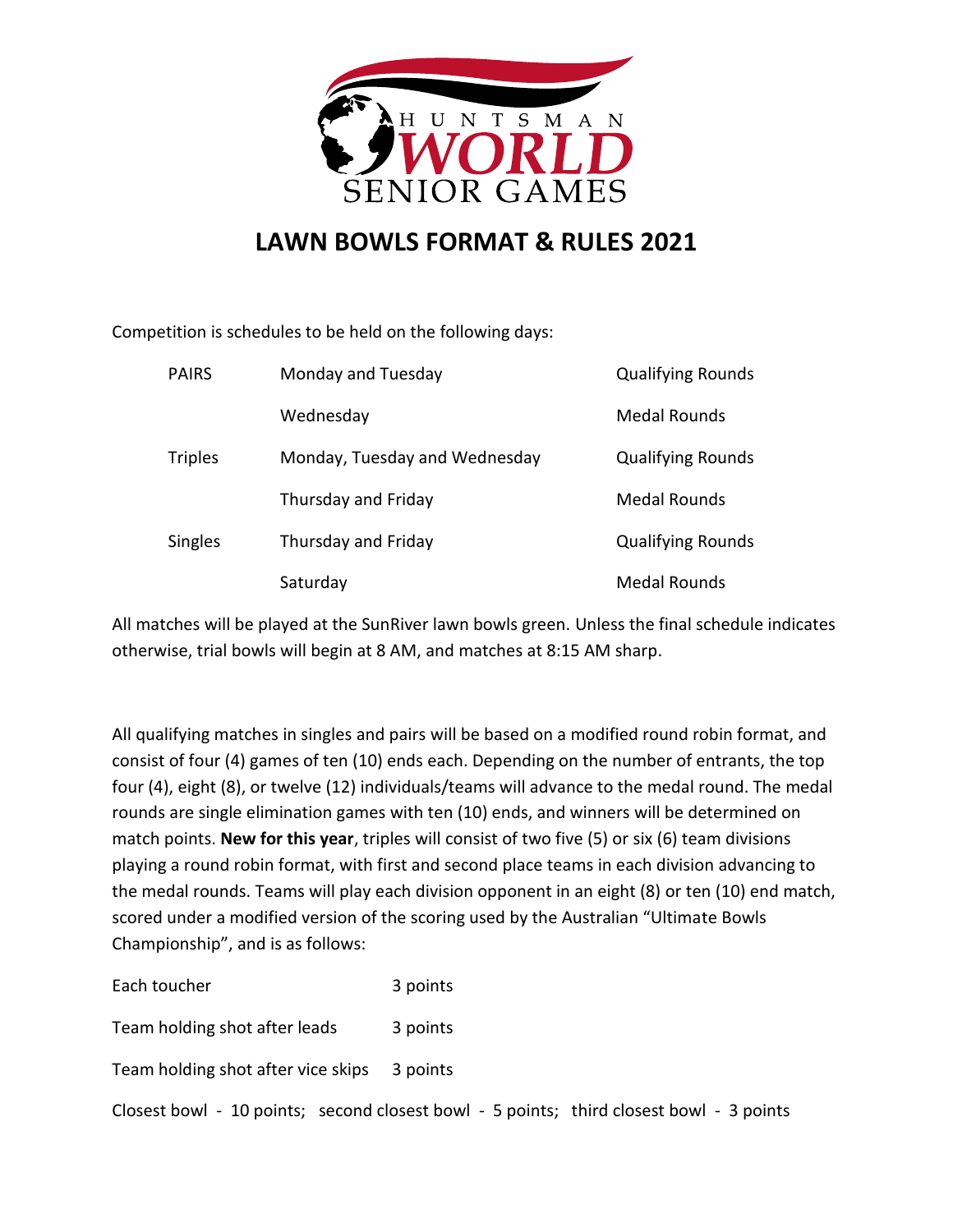Other unique rules include: mats and jacks to be placed at predetermined positions, team with shot will begin next end, out of bounds jack to be centered at the two (2) meter mark

Every play format is subject to change based on the number of entrants, and can be adjusted at the director's discretion.

Qualifying round advancement and medal round seedings will be determined by the following sequence;

- a) Number of games won
- b) Head to head record (if equally applicable)
- c) Total points **differential** scored in all games (Ten point maximum per game) in singles & pairs. Total points in all games in triples
- d) Total number of ends won in all games for singles and pairs. Total number of touchers for triples
- e) Total points in all games (singles and pairs)

When a multiple tie is broken by an advancement or removal of an individual or team, the sequence will be repeated starting with a) for remaining positions to be filled

Gold, Silver and Bronze medal will be awarded to the top finishers in each division immediately after the event's final match

A draw will be conducted to determine opponents and rinks either at the offices of the Huntsman World Senior games, or at the SunRiver green. This drawing should be held sometime by mid-September, with the results available on the HWSG website soon afterwards.

Fifteen (15) minutes prior to the scheduled match time, as a warm up, two (2) trial bowls in each direction, by each player, may be bowled. Both parties can mutually agree to forego any trial bowls.

In singles and pairs competition, if the score is tied at the end of any game, an additional end will be bowled. This additional end will only decide the winner – the original tied score and ends will be recorded. In triples the match ends tied and each team is credited with  $\frac{1}{2}$  win and  $\frac{1}{2}$  loss.